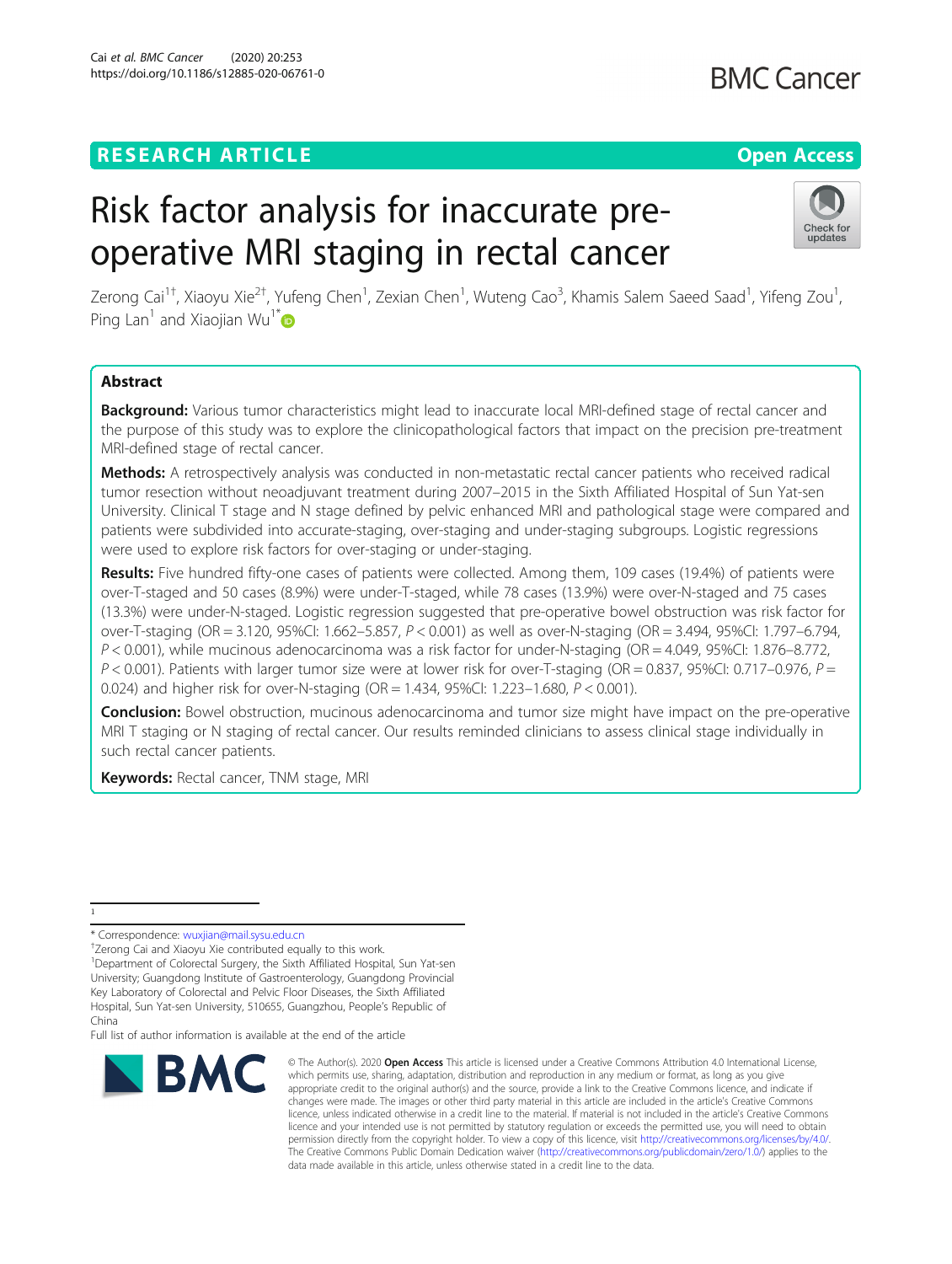## Background

Rectal cancer is one of the most common gastrointestinal malignancies worldwide and it accounts for more than 50% of colorectal cancer in Asia. In the past decades, incidence of rectal cancer in China increased [\[1](#page-8-0)]. Treatment methods including pre-operative chemotherapy plus or not plus radiotherapy and total mesorectal excision plus radical tumor resection depends on the initial clinical stage in rectal cancer especially in those with tumor that extend beyond the rectal wall or lymph node metastatic disease [[2\]](#page-8-0). Moreover, new strategy of transanal minimally invasive and local resection surgery was reported to be applicable in some selected patients with small superficial tumor according their pre-treatment TNM stage [[3](#page-8-0)]. Therefore, precise local staging is crucial for appropriate initial treatment, which will significantly reduce local recurrence and improve prognosis.

Magnetic resonance imaging (MRI) has a high resolution of soft tissue and spatial resolution. These properties of MRI make it suitable to assess involvement of rectal tumor into the circumferential resection margin, relationship of the tumor to the anal sphincter and any suspicious metastatic lymph node [\[4\]](#page-8-0). It was reported MRI to be 87% (95%CI: 81–92%) sensitive and 75% (95%CI: 68–80%) specific for T stage and 77% (57–90%) sensitive and 71% (59–81%) specific for N stage, according to a meta-analysis included 21 articles regarding the accuracy of pelvic MRI in rectal cancer [\[5](#page-8-0)]. In our previous studies, we have shown that the tumor shrink evaluated by MRI could predicted pathological regression in locally advanced rectal cancer patients receiving neoadjuvant treatment  $[6, 7]$  $[6, 7]$  $[6, 7]$  $[6, 7]$ . However, there was few article investigating factors that associated with over-staging or under-staging in the assessment of local stage by MRI, while tumor parameters such as tumor size, bowel obstruction, pathological subtype may influence the tumor morphology and tumor infiltration into the mesorectal lymph node.

Therefore, we retrospectively collected data of rectal cancer patients who received pelvic MRI scan and underwent total mesorectal excision plus radical tumor resection without neoadjuvant treatment, to explore the clinicopathological impact factors that would disturb precise clinical T staging or N staging in rectal cancer patients, which would lead to more precise treatment in rectal cancer.

### Methods

#### Patients population

This study was approved by the Institutional Review Board of the Sixth Affiliated Hospital of Sun Yat-sen University. Data of patients who were diagnosed with rectal cancer in the Sixth Affiliated Hospital of Sun Yat-Sen University from October, 2007 to January, 2015 were retrospectively collected according to the following criteria. Inclusion criteria: (1) Patients were pathological diagnosed with primary adenocarcinoma including classic adenocarcinoma and mucinous adenocarcinoma. (2) Patients received pelvic contrast-enhanced MRI in 2 weeks before surgery. (3) Patients were with resectable lesion without distant metastatic disease according to the chest-abdominal-pelvic contrast enhanced computed tomography scan or laparotomy. (4) Patient underwent low anterior rectal resection or abdominoperineal excision and total mesorectal excision by open or laparoscopic operation and pathological diagnosed TNM I/II/ III stage disease. Exclusion criteria: (1) Patients received anti-tumor treatment included chemotherapy, radiotherapy or targeted therapy prior to surgery. (2) Patients were accompanied with any other malignancy. (3) Patients had a history of pelvic infectious disease or were pregnant. (4) Patients loss their pathological or MRI information. Reasons for patients did not received neoadjuvant treatment included: (1) Patients who were diagnosed  $T_{0-2} N_0$  clinical stage by MRI; (2) Patients refused to receive any chemotherapy or radiotherapy because of financial difficulty or any other personal reason; (3) Patients have chemotherapy contraindication such as too old age, history of 3/4 grade chemotherapy toxicity or allergy to chemotherapy regent; (4) Patients have definite or relative emergency surgical indications such as bowel obstruction, uncontrolled digestive tract bleeding.

#### Patients' characteristics and MRI assessment

Patients' clinicopathological characteristics including gender, age, BMI, history of diabetes mellitus, pre-treatment serum CEA and CA199 level, present of bowel obstruction, pre-treatment white blood cell (WBC), hemoglobin (HB) and plate (PLT) level, tumor size of lesion according to the MRIs, location of tumor and pathological information were collected from the database of the Sixth Affiliated Hospital of Sun Yat-sen University. Bowel obstruction is diagnosed on the basis of any of the following criteria: plain X-ray or contrast studies indicate obstruction, patient presented with abdominal pain, vomiting, abdominal distension and absence of gas and stool for more than 24 h. All resected specimens were examined by two experienced pathologists and the information of histological subtype, tumor differentiation, mismatch repair (MMR) status and RAS mutations were also collected. Patients' prognosis information including overall survival and disease-free survival was obtained from the Colorectal Cancer Follow-up Database in the Sixth Affiliated Hospital of Sun Yat-sen University.

Pelvic MRIs including T2WI, T1WI, DWI and contrast agent-enhanced LAVA Flex were performed using a 1.5 T imaging unit (Optima MR360 GE Medical Systems) according to the protocols previously described [[8\]](#page-8-0). All the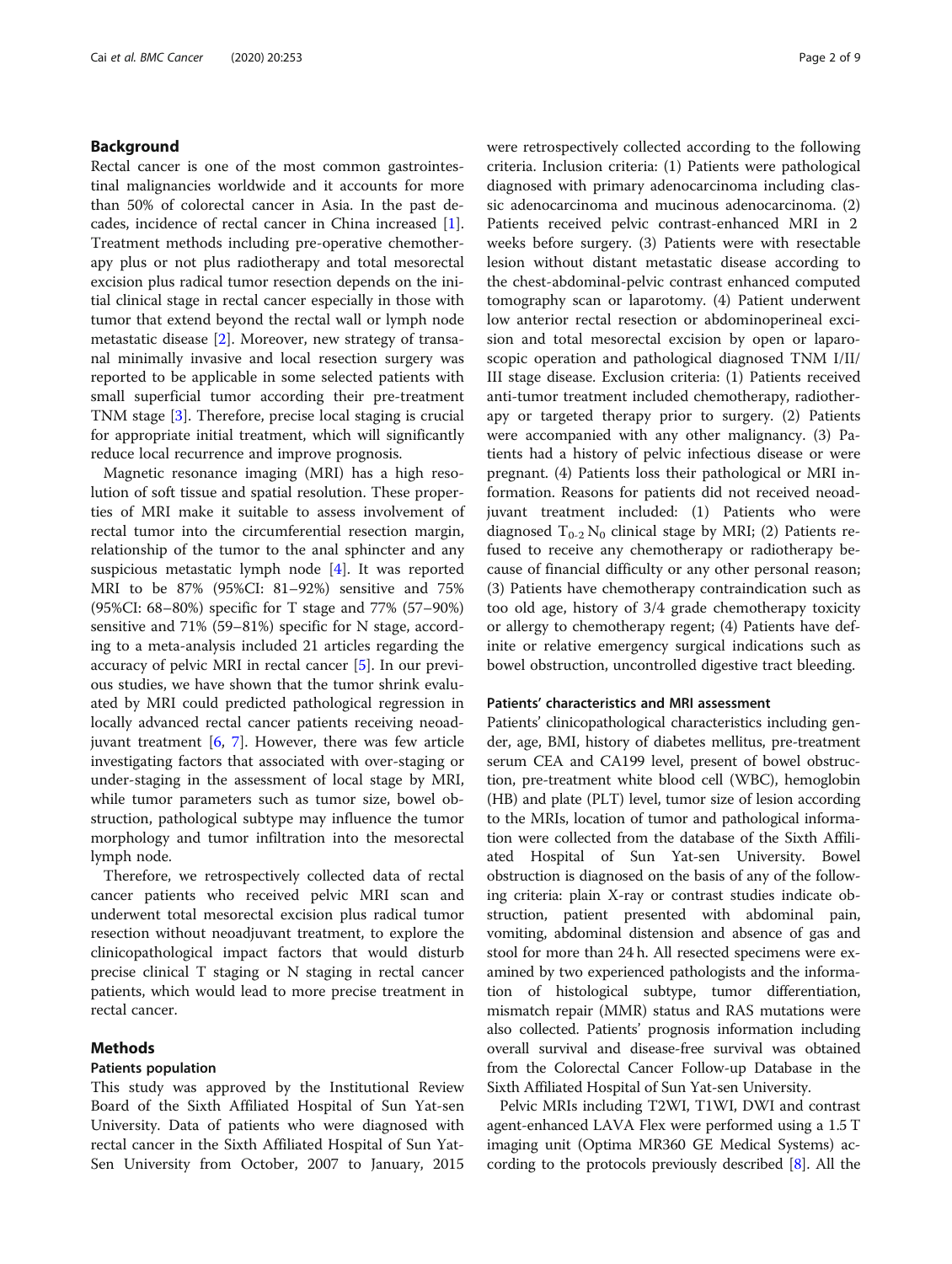MR images were reviewed by two gastrointestinal radiologists separately who were both only aware that the MRIs were from primary rectal cancer patients and blinded to any other clinicopathological information. The MRIdefined T staging and N staging category criteria were descripted as previously described [\[8\]](#page-8-0).

#### Definition of subgroups

Patients were divided into groups including accuratestaging (clinical stage = pathological stage), over-staging (clinical stage > pathological stage) and under-staging (clinical stage < pathological stage), according to the comparison between MRI and pathological T/N stage.

#### Statistical analysis

Mean ± Standard Deviations was used to present continuous variables and number (percentage) for categorical data. One-Way ANOVA and Chi-square test were performed when compared between different subgroups and the Least Significant Difference was employed to further test for significant difference. Univariate and multivariate logistic regression models were utilized to explore risk factors for over-staging or under-staging. Kaplan-Meier method was used to estimate patients' survival between subgroups. All statistical analyses were performed by SPSS software (version 19.0, Chicago, IL) and P value less than 0.05 was considered statistically significant.

# Results

#### Patients' characteristics

A total of 551 rectal cancer patients who received low anterior rectal resection ( $n = 488, 88.6%$ ) or abdominoperineal excision ( $n = 63$ , 11.4%) without pre-operative treatment were enrolled in this study. As showed in Table [1,](#page-3-0) the average age of the patients was  $59.7 \pm 13.4$ and 233 cases (42.3%) of them were female. Of all patients, 33 cases (6.1%) of patients had comorbidity of diabetes mellitus and 67 cases of patients (12.5%) presented with bowel obstruction when diagnosed with rectal cancer. According to the pathological assessment of the resected specimen, 44 cases (8.0%) of mucinous adenocarcinoma and 39 cases (7.6%) of grade 3/4 differentiation tumor were found. Sixty-one cases (12.2%) of  $T_1$  stage tumor, 123 cases (22.3%) of  $T_2$  stage tumor, 334 cases (60.6%) of  $T_3$  stage tumor and 27 cases (4.9%) of  $T_4$  stage tumor were diagnosed and 178 cases (32.3%) of patients were diagnose  $N_{+}$  (Data not shown in Table [1\)](#page-3-0). Comparing the MRI-defined clinical stage and pathological T/N stage, 109 cases (19.4%) of over-T-stage, 50 cases (8.9%) of under-T-stage, 78 cases (13.9%) of over-N-stage and 75 cases (13.3%) of under-T-stage were found.

Bowel obstruction was associated with over-T-staging and over-N-staging, and tumor size was associated with over-T-staging, under-T-staging and over-N-staging, while mucinous adenocarcinoma was associated with under-N-staging.

We compared the clinicopathological characteristics between patients who were accurate-staging, overstaging and under-staging in terms of T stage and N stage respectively. It was suggested that patients of over-T-staging were more likely to have greater proportion of bowel obstruction (20.7% vs 10.3%,  $P < 0.05$ ) and smaller tumor size (3.76 vs 4.22,  $P < 0.05$ ) when compared with those of accurate-T-staging as showed in Table [1.](#page-3-0) And patients who were under-T-staging were characterized with smaller tumor size  $(3.60 \text{ vs } 4.22, P < 0.05)$ . It was suggested in Table [2](#page-4-0) that patients who were over-Nstaging were more likely to characterized with more proportion of bowel obstruction  $(31.2\% \text{ vs } 8.5\%, P < 0.05)$ , higher PLT level  $(257.1 \text{ vs } 226.9, P < 0.05)$  and larger tumor size (5.59 vs 4.11,  $P < 0.05$ ) when compared with those of accurate-N-staging. Patients with under-Nstaging were more likely to have higher PLT level (253.5 vs 226.9,  $P < 0.05$ ) and have a greater proportion of mucinous adenocarcinoma (20.3% vs 5.8%,  $P < 0.001$ ).

Bowel obstruction increased patients' risk for over-Tstaging and over-N-staging, and larger tumor size was a protective factor for over-T-staging and a risk factor for over-N-staging, while mucinous adenocarcinoma increased risk for under-N-staging in rectal cancer.

We used logistic regression to explore pre-operative clinicopathological characteristics that impact on overstaging or under-staging in rectal cancer in terms of T stage and N stage respectively. Multivariate logistic regression model was adjusted for confounding factors including CEA, CA199, BMI, WBC, HB, PLT, ALB, Tumor Location (Upper, Middle, Low), Histological Subtype (Classic adenocarcinoma, Mucinous adenocarcinoma), Tumor Size and Bowel Obstruction (No, Yes).As showed in Tables [3](#page-5-0) and [4,](#page-5-0) bowel obstruction were risk factors for over-T-staging in rectal cancer  $(OR = 3.120, 95\% CI: 1.662 - 5.857, P < 0.001)$ , while larger tumor size were protective factor for over-T-staging  $(OR = 0.837, 95\% CI: 0.717 - 0.976, P = 0.024)$ . Patients who with higher HB level were at lower risk for under-T-staging  $(OR = 0.981, 95\% CI: 0.964 - 0.998, P = 0.027)$ and those with higher ALB level were at higher risk for under-T-staging (OR = 1.068, 95%CI: 1.007-1.133,  $P =$ 0.029). Risk factors for over-N-staging included higher WBC level (OR = 1.174, 95%CI: 1.007–1.368, P = 0.041), larger tumor size (OR = 1.434, 95%CI: 1.223–1.680, P < 0.001) and bowel obstruction (OR = 3.494, 95%CI: 1.797–6.794,  $P < 0.001$ ), while mucinous adenocarcinoma  $(OR = 4.049, 95\% CI: 1.876 - 8.772, P < 0.001)$  was significant risk factor for under-N-staging.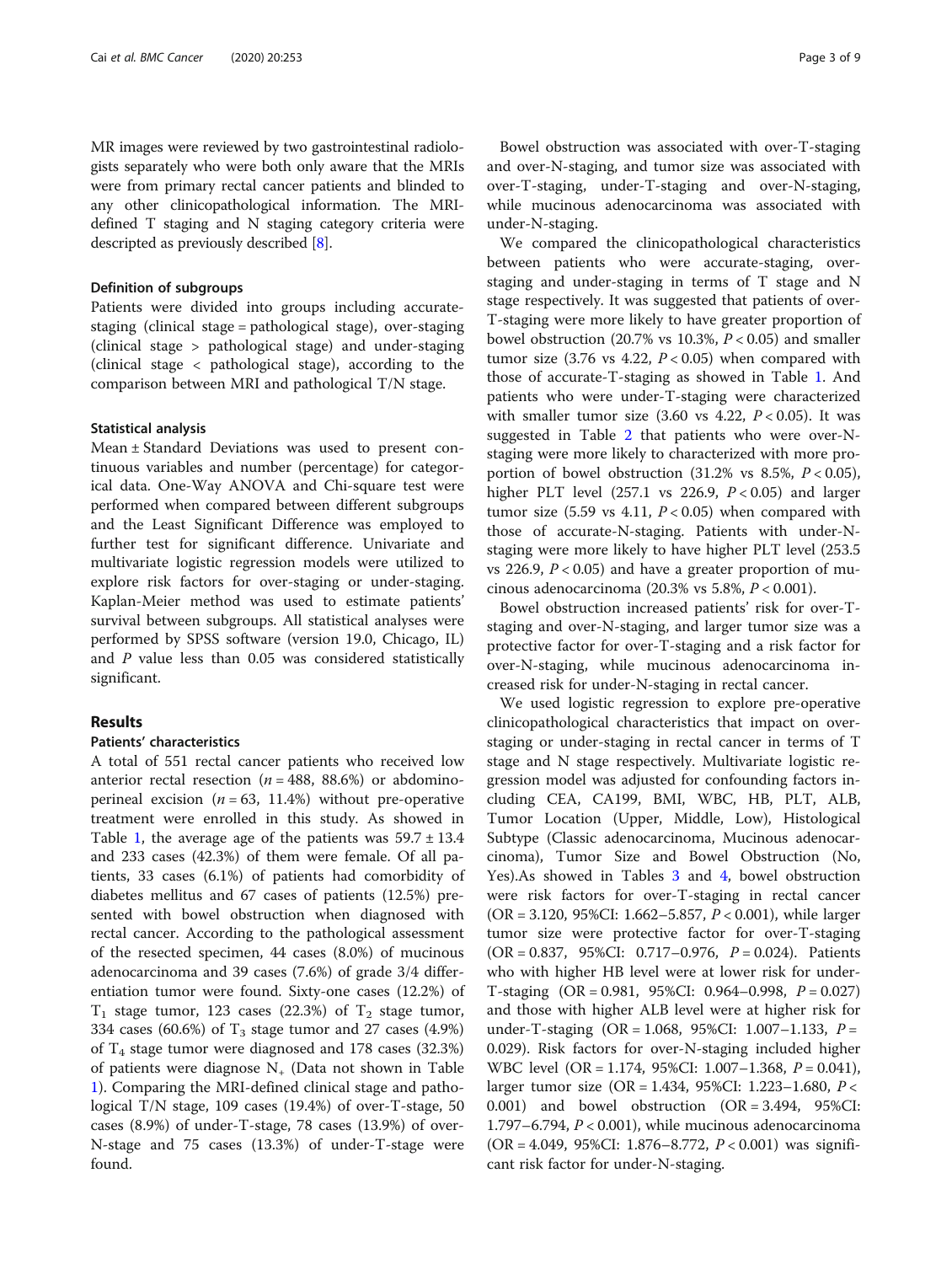<span id="page-3-0"></span>

| Characteristics   | Total         | Accurate-T-staging | Over-T-staging | Under-T-staging | $P$ Value |
|-------------------|---------------|--------------------|----------------|-----------------|-----------|
| Cases             | 551           | 392 (69.6%)        | 109 (19.4%)    | 50 (8.9%)       |           |
| Gender            |               |                    |                |                 | 0.633     |
| Female            | 233 (42.3%)   | 169 (43.1%)        | 46 (42.2%)     | 18 (36%)        |           |
| Male              | 318 (57.7%)   | 223 (56.9%)        | 63 (57.8%)     | 32 (64%)        |           |
| Age               | $59.7 + 13.4$ | $60.2 \pm 12.9$    | $57.3 + 14.4$  | $61.3 + 14.4$   | 0.102     |
| BMI               | $22.5 + 4.19$ | $22.5 + 4.4$       | $22.5 \pm 3.8$ | $22.5 + 3.4$    | 0.998     |
| Diabetes Mellitus |               |                    |                |                 | 0.157     |

Table 1 Characteristics of patients in subgroups of a

| Female                   | 233 (42.3%)       | 169 (43.1%)      | 46 (42.2%)       | 18 (36%)         |       |
|--------------------------|-------------------|------------------|------------------|------------------|-------|
| Male                     | 318 (57.7%)       | 223 (56.9%)      | 63 (57.8%)       | 32 (64%)         |       |
| Age                      | $59.7 \pm 13.4$   | $60.2 \pm 12.9$  | $57.3 \pm 14.4$  | $61.3 \pm 14.4$  | 0.102 |
| BMI                      | $22.5 \pm 4.19$   | $22.5 \pm 4.4$   | $22.5 \pm 3.8$   | $22.5 \pm 3.4$   | 0.998 |
| Diabetes Mellitus        |                   |                  |                  |                  | 0.157 |
| No                       | 507 (93.9%)       | 360 (93%)        | 99 (94.3%)       | 48 (100%)        |       |
| Yes                      | 33 (6.1%)         | 27 (7%)          | 6(5.7%)          | $0(0\%)$         |       |
| CEA                      | $2.73(0-255)$     | $2.7(0-255)$     | $2.7(0-197)$     | $4.5(1-81)$      | 0.62  |
| CA199                    | $10.2 (0 - 2188)$ | 10.64 (0-2188)   | 7.59 (0-1156)    | $10.35(0-117)$   | 0.001 |
| <b>Bowel Obstruction</b> |                   |                  |                  |                  | 0.008 |
| No                       | 471 (87.5%)       | 350 (89.7%)      | 88 (79.3%)       | 44 (89.8%)       |       |
| Yes                      | 67 (12.5%)        | 40 (10.3%)       | 23 (20.7%)       | 5 (10.2%)        |       |
| WBC                      | $6.53 \pm 1.93$   | $6.54 \pm 1.91$  | $6.53 \pm 2.11$  | $6.48 \pm 1.71$  | 0.984 |
| HB                       | $124.3 \pm 21.5$  | $125.0 \pm 19.5$ | $123.4 \pm 24.4$ | $121.1 \pm 28.7$ | 0.433 |
| PLT                      | $234.5 \pm 78.4$  | $237.6 \pm 80.1$ | $227.2 \pm 74.5$ | $226.4 \pm 72.7$ | 0.355 |
| ALB                      | $41.5 \pm 6.30$   | $41.6 \pm 6.10$  | $40.8 \pm 6.96$  | $42.2 \pm 6.37$  | 0.381 |
| Tumor Location           |                   |                  |                  |                  | 0.186 |
| Upper                    | 217 (39.4%)       | 163 (41.6%)      | 37 (33.9%)       | 17 (34%)         |       |
| Middle                   | 141 (25.6%)       | 101 (25.8%)      | 24 (22%)         | 16 (32%)         |       |
| Low                      | 193 (35%)         | 128 (32.7%)      | 48 (44%)         | 17 (34%)         |       |
| Tumor Size (cm)          | $4.07 \pm 1.69$   | $4.22 \pm 1.70$  | $3.76 \pm 1.70$  | $3.60 \pm 1.37$  | 0.005 |
| Histological Subtype     |                   |                  |                  |                  | 1     |
| Classic Adenocarcinoma   | 505 (92%)         | 359 (92.1%)      | 100 (91.7%)      | 46 (92%)         |       |
| Mucinous Adenocarcinoma  | 44 (8%)           | 31 (7.9%)        | 9(8.3%)          | 4 (8%)           |       |
| Differentiation          |                   |                  |                  |                  | 0.824 |
| Grade 1/2                | 471 (92.4%)       | 337 (92.1%)      | 91 (94.8%)       | 43 (89.6%)       |       |
| Grade 3/4                | 39 (7.6%)         | 29 (7.9%)        | $5(5.2\%)$       | 5 (10.4%)        |       |
| <b>MMR Status</b>        |                   |                  |                  |                  | 0.823 |
| pMMR                     | 350 (94.1%)       | 17 (6.6%)        | 4 (4.8%)         | $1(3.1\%)$       |       |
| dMMR                     | 22 (5.9%)         | 239 (93.4%)      | 80 (95.2%)       | 31 (96.9%)       |       |
| Ras Mutation             |                   |                  |                  |                  | 0.322 |
| $\rm No$                 | 496 (90%)         | 355 (90.6%)      | 99 (90.8%)       | 42 (84%)         |       |
| Yes                      | 55 (10%)          | 37 (9.4%)        | 10 (9.2%)        | 8 (16%)          |       |

Abbreviations: BMI body mass index, CEA carcinoembryonic antigen, WBC white blood cell, HB hemoglobin, PLT plate, ALB albumin, pMMR mismatch repairproficient, dMMR mismatch repair-deficient

 $^{\ast}$ Post Hoc Test: Accurate-T-staging vs over-T-staging,  $P$  = 0.012; Accurate-T-staging vs under-T-staging,  $P$  = 0.015

Neither over-staging nor under-staging affected the prognosis of rectal cancer patients.

# **Discussion**

We compared the overall survival and disease free survival between accurate-staging, over-staging and understaging subgroups by Kaplan-Meier analysis. As showed in Fig. [1,](#page-6-0) it was suggested that no statistically significant difference of overall survival or disease free survival was found between these subgroups ( $P > 0.05$ ).

In this study, we conduct a retrospectively analysis to investigate the impact of the clinicopathological factors on the over-staging or under-staging in rectal cancer patients, which were grouped based on the comparison between MRI-defined clinical stage and pathological stage. It was revealed that patients who presented with bowel obstruction were at higher risk of being over-T-staged and over-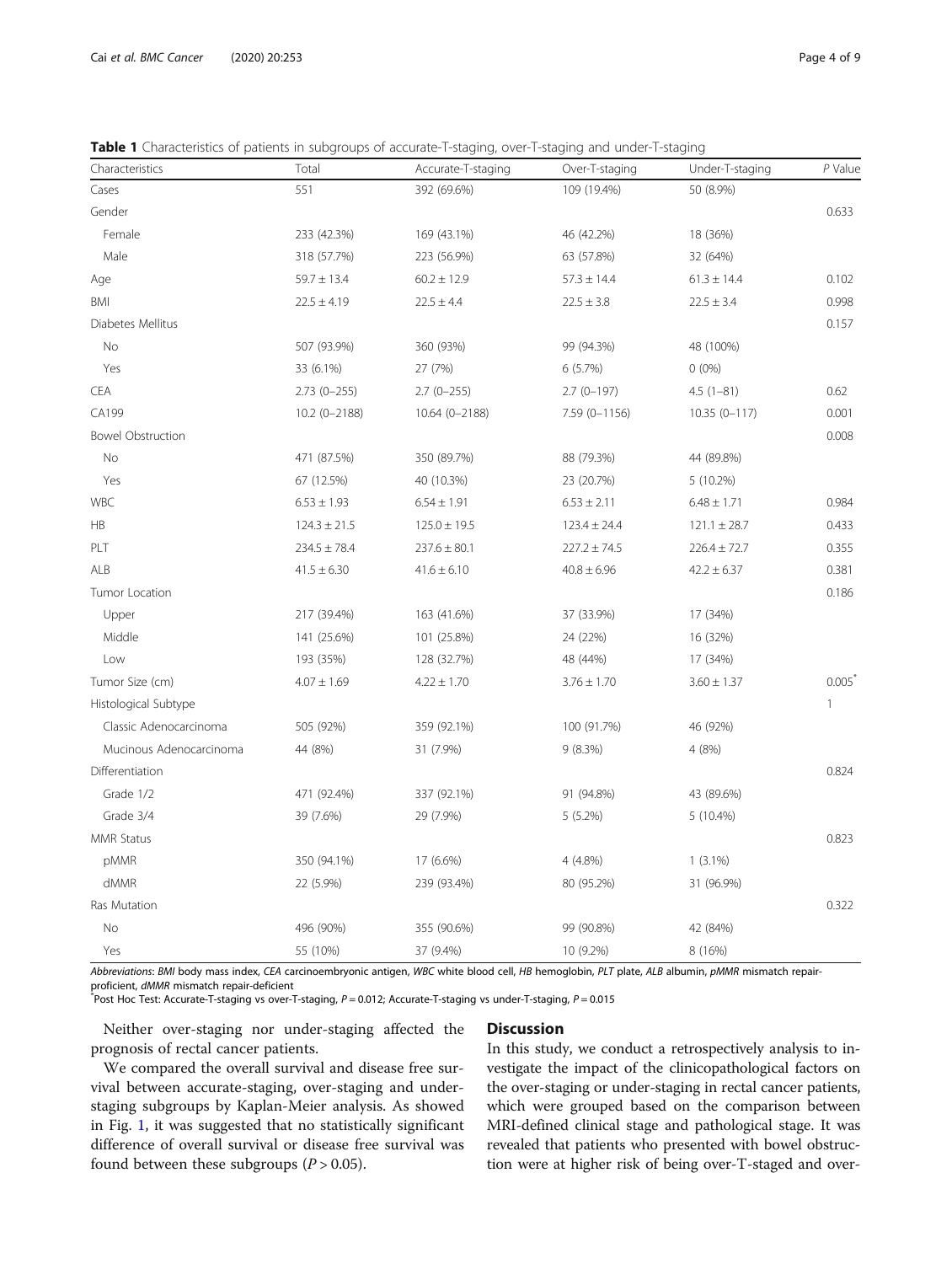<span id="page-4-0"></span>Table 2 Characteristics of patients in subgroups of accurate-N-staging, over-N-staging and under-N-staging

| Characteristics          | Accurate-N-staging | Over-N-staging   | Under-N-staging  | $P$ Value               |
|--------------------------|--------------------|------------------|------------------|-------------------------|
| Cases                    | 398 (70.7%)        | 78 (13.9%)       | 75 (13.3%)       |                         |
| Gender                   |                    |                  |                  |                         |
| Female                   | 171 (43%)          | 31 (39.7%)       | 31 (41.3%)       | 0.853                   |
| Male                     | 227 (57%)          | 47 (60.3%)       | 44 (58.7%)       |                         |
| Age                      | $60.0 \pm 13.2$    | $58.2 \pm 14.3$  | $58.7 \pm 14.4$  | 0.514                   |
| BMI                      | $22.5 \pm 3.52$    | $21.8 \pm 4.31$  | $23.3 \pm 6.44$  | 0.048                   |
| DM                       |                    |                  |                  | 0.709                   |
| No                       | 366 (93.6%)        | 73 (96.1%)       | 68 (93.2%)       |                         |
| Yes                      | 25 (6.4%)          | $3(3.9\%)$       | $5(6.8\%)$       |                         |
| CEA                      | $2.69(0 - 117)$    | $3.08(1 - 255)$  | $2.94(0 - 81)$   | 0.152                   |
| CA199                    | 10.27 (0-2188)     | $9.57(0-322)$    | 10.59 (0-723)    | 0.491                   |
| <b>Bowel Obstruction</b> |                    |                  |                  | < 0.001                 |
| No                       | 354 (91.5%)        | 53 (68.8%)       | 64 (86.5%)       |                         |
| Yes                      | 33 (8.5%)          | 24 (31.2%)       | 10 (13.5%)       |                         |
| <b>WBC</b>               | $6.37 \pm 1.82$    | $7.31 \pm 2.44$  | $6.56 \pm 1.71$  | 0.924                   |
| HB                       | $125.8 \pm 20.3$   | $119.5 \pm 21.7$ | $121.3 \pm 26.3$ | 0.053                   |
| PLT                      | $226.9 \pm 75.3$   | $257.1 \pm 91.7$ | $253.5 \pm 72.8$ | 0.001                   |
| ALB                      | $41.6 \pm 6.74$    | $40.5 \pm 5.12$  | $42.2 \pm 4.58$  | 0.216                   |
| Tumor Location           |                    |                  |                  | 0.6                     |
| Upper                    | 152 (38.2%)        | 35 (44.9%)       | 30 (40%)         |                         |
| Middle                   | 100 (25.1%)        | 22 (28.2%)       | 19 (25.3%)       |                         |
| Low                      | 146 (36.7%)        | 21 (26.9%)       | 26 (34.7%)       |                         |
| Tumor Size (cm)          | $4.11 \pm 3.48$    | $5.59 \pm 3.11$  | $4.11 \pm 1.71$  | $< 0.001$ <sup>**</sup> |
| Histological Subtype     |                    |                  |                  | < 0.001                 |
| Classic adenocarcinoma   | 374 (94.2%)        | 72 (92.3%)       | 59 (79.7%)       |                         |
| Mucinous adenocarcinoma  | 23 (5.8%)          | 6(7.7%)          | 15 (20.3%)       |                         |
| Differentiation          |                    |                  |                  | 0.298                   |
| Well/Moderate            | 349 (93.3%)        | 68 (90.7%)       | 54 (88.5%)       |                         |
| Poor                     | 25 (6.7%)          | 7(9.3%)          | 7 (11.5%)        |                         |
| <b>MMR Status</b>        |                    |                  |                  | 0.3                     |
| pMMR                     | 251 (94.7%)        | 52 (89.7%)       | 47 (95.9%)       |                         |
| dMMR                     | 14 (5.3%)          | 6 (10.3%)        | $2(4.1\%)$       |                         |
| Ras Mutation             |                    |                  |                  | 0.483                   |
| No                       | 355 (89.2%)        | 73 (93.6%)       | 68 (90.7%)       |                         |
| Yes                      | 43 (10.8%)         | $5(6.4\%)$       | 7 (9.3%)         |                         |

Abbreviations: BMI body mass index, CEA carcinoembryonic antigen, WBC white blood cell, HB hemoglobin, PLT plate, ALB albumin, pMMR mismatch repairproficient, dMMR mismatch repair-deficient \*

<sup>\*</sup>Post Hoc Test: Accurate-N-staging vs over-N-staging,  $P = 0.002$ ; Accurate-N-staging vs under-N-staging,  $P = 0.011$ <br>\*\*Post Hoc Test: Accurate-N-staging vs over-N-staging, P < 0.001

N-staged. In addition, patients with larger tumor size were at lower risk of being over-T-staged but a higher risk of being over-N-staged, and patients with mucinous adenocarcinoma were more likely to be under-N-staged.

In the recent decade, new innovations and advances have been made in the treatments of rectal cancer especially locally advanced cancer to avoid recurrence and improve patients' survival [[3](#page-8-0)]. Among these advances, chemoradiotherapy leads to significant tumor regression and results in more sphincter preservation in rectal cancer [\[2](#page-8-0)]. A transanal minimally invasive treatment by local resection surgery could be applicable for patients diagnosed with early T stage and negative N stage tumor. Precise pre-treatment clinical TNM staging could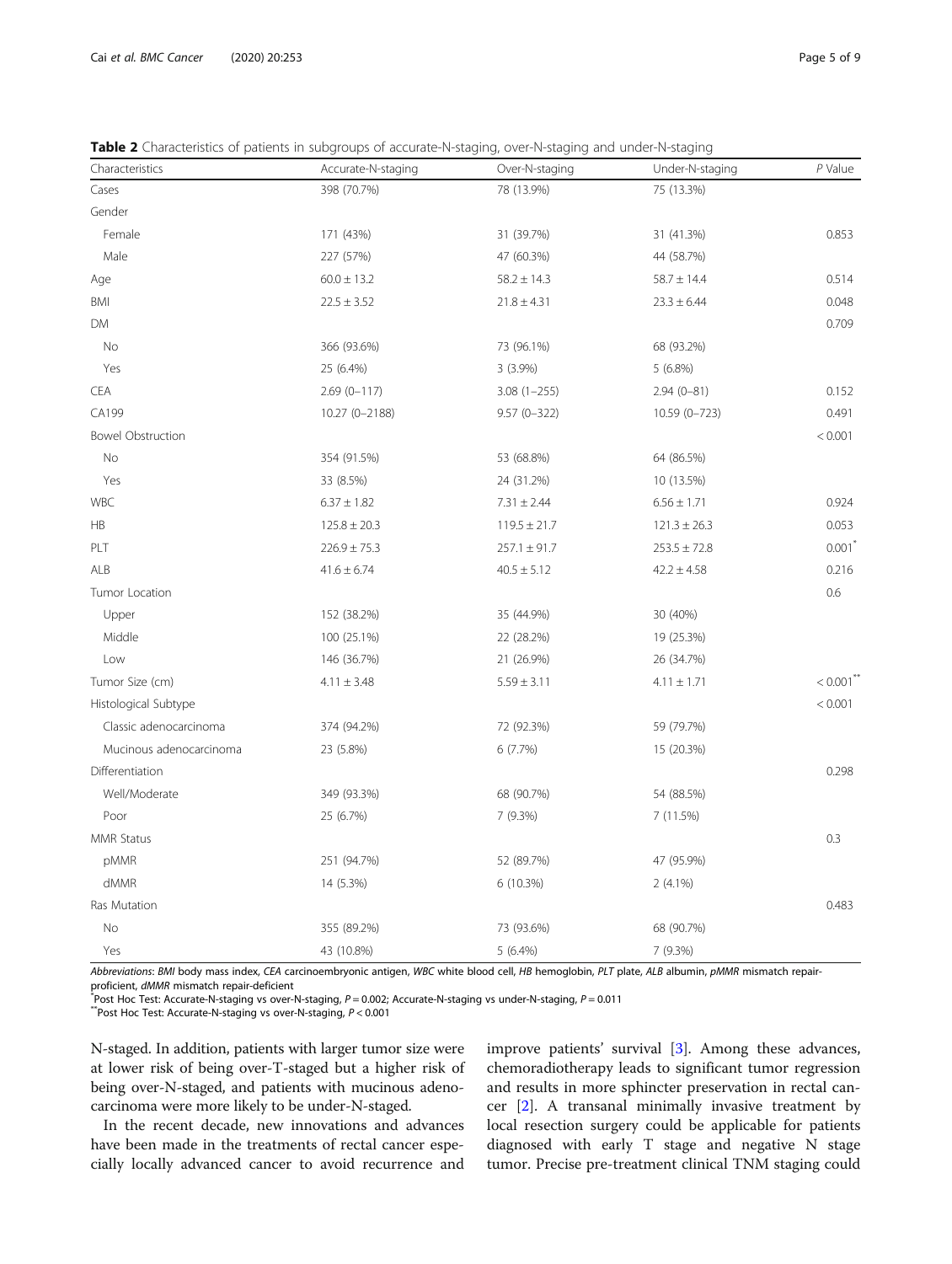| Characteristics          | Over-T-staging |                 |           | Under-T-staging |                 |           |
|--------------------------|----------------|-----------------|-----------|-----------------|-----------------|-----------|
|                          | OR             | 95% CI          | $P$ Value | <b>OR</b>       | 95% CI          | $P$ Value |
| <b>CEA</b>               | 1.001          | 0.988-1.014     | 0.907     | 1.008           | $0.995 - 1.02$  | 0.214     |
| CA199                    | 0.999          | $0.996 - 1.002$ | 0.374     | 0.998           | $0.993 - 1.004$ | 0.557     |
| BMI                      | 1.003          | $0.947 - 1.063$ | 0.906     | 0.997           | $0.916 - 1.085$ | 0.944     |
| <b>WBC</b>               | 1.011          | $0.884 - 1.156$ | 0.874     | 1.055           | $0.873 - 1.275$ | 0.578     |
| HB                       | 0.999          | $0.986 - 1.012$ | 0.862     | 0.981           | $0.964 - 0.998$ | 0.027     |
| PLT                      | 0.998          | $0.994 - 1.001$ | 0.163     | 0.998           | $0.994 - 1.003$ | 0.522     |
| ALB                      | 0.98           | $0.942 - 1.019$ | 0.307     | 1.068           | $1.007 - 1.133$ | 0.029     |
| Tumor Location           | 0.644          | $0.382 - 1.087$ | 0.186     |                 |                 | 0.923     |
| Upper                    | 0.656          | $0.368 - 1.168$ | 0.1       | 1.05            | $0.49 - 2.251$  | 0.901     |
| Middle                   |                |                 | 0.152     | 1.175           | $0.524 - 2.635$ | 0.696     |
| Low                      |                |                 |           |                 |                 |           |
| Histological Subtype     |                |                 | 0.53      |                 |                 |           |
| Classic adenocarcinoma   |                |                 |           |                 |                 | 0.638     |
| Mucinous adenocarcinoma  | 1.316          | 0.558-3.106     |           | 1.319           | $0.416 - 4.184$ |           |
| Tumor Size               | 0.837          | $0.717 - 0.976$ | 0.024     | 0.808           | $0.646 - 1.012$ | 0.064     |
| <b>Bowel Obstruction</b> |                |                 | < 0.001   |                 |                 |           |
| No                       |                |                 |           |                 |                 |           |
| Yes                      | 3.12           | 1.662-5.857     |           | 1.267           | $0.455 - 3.528$ | 0.65      |

<span id="page-5-0"></span>Table 3 Multivariate logistic regression model of risk factors for over-T-staging and under-T-staging in rectal cancer

Abbreviations: CEA carcinoembryonic antigen, BMI body mass index, WBC white blood cell, HB hemoglobin, PLT plate, ALB albumin

| Table 4 Multivariate logistic regression model of risk factors for over-N-staging and under-N-staging in rectal cancer |  |
|------------------------------------------------------------------------------------------------------------------------|--|
|------------------------------------------------------------------------------------------------------------------------|--|

| Characteristics          | Over-N-staging |                 |           | Under-N-staging |                 |           |
|--------------------------|----------------|-----------------|-----------|-----------------|-----------------|-----------|
|                          | <b>OR</b>      | 95% CI          | $P$ Value | <b>OR</b>       | 95% CI          | $P$ Value |
| <b>CEA</b>               | 1.012          | $1 - 1.024$     | 0.06      | 1.002           | $0.988 - 1.015$ | 0.792     |
| CA199                    | 0.996          | $0.99 - 1.001$  | 0.147     |                 | $0.998 - 1.002$ | 0.847     |
| <b>BMI</b>               | 0.953          | $0.88 - 1.031$  | 0.232     | 1.063           | $1 - 1.129$     | 0.05      |
| <b>WBC</b>               | 1.174          | $1.007 - 1.368$ | 0.041     | 1.038           | $0.888 - 1.214$ | 0.641     |
| HB                       | 0.993          | $0.977 - 1.009$ | 0.383     | 0.993           | $0.978 - 1.009$ | 0.411     |
| PLT                      |                | $0.996 - 1.003$ | 0.838     | 1.002           | 0.998-1.006     | 0.33      |
| ALB                      | 1.002          | $0.953 - 1.053$ | 0.953     | 1.027           | $0.976 - 1.082$ | 0.306     |
| Tumor Location           |                |                 | 0.738     |                 |                 | 0.875     |
| Upper                    | 1.216          | $0.629 - 2.351$ | 0.56      | 1.157           | $0.613 - 2.184$ | 0.653     |
| Middle                   | 1.322          | 0.638-2.739     | 0.453     | 1.002           | $0.493 - 2.036$ | 0.995     |
| Low                      |                |                 |           | $\mathbf{1}$    |                 |           |
| Histological Subtype     |                |                 | 0.285     |                 |                 | < 0.001   |
| Classic adenocarcinoma   |                |                 |           | $\mathbf{1}$    |                 |           |
| Mucinous adenocarcinoma  | 0.533          | $0.168 - 1.686$ |           | 4.049           | 1.876-8.772     |           |
| Tumor Size               | 1.434          | 1.223-1.680     | < 0.001   | 0.953           | $0.806 - 1.126$ | 0.572     |
| <b>Bowel Obstruction</b> |                |                 | < 0.001   |                 |                 | 0.596     |
| <b>No</b>                |                |                 |           |                 |                 |           |
| Yes                      | 3.494          | 1.797-6.794     |           | 1.243           | 0.556-2.776     |           |

Abbreviations: CEA carcinoembryonic antigen, BMI body mass index, WBC white blood cell, HB hemoglobin, PLT plate, ALB albumin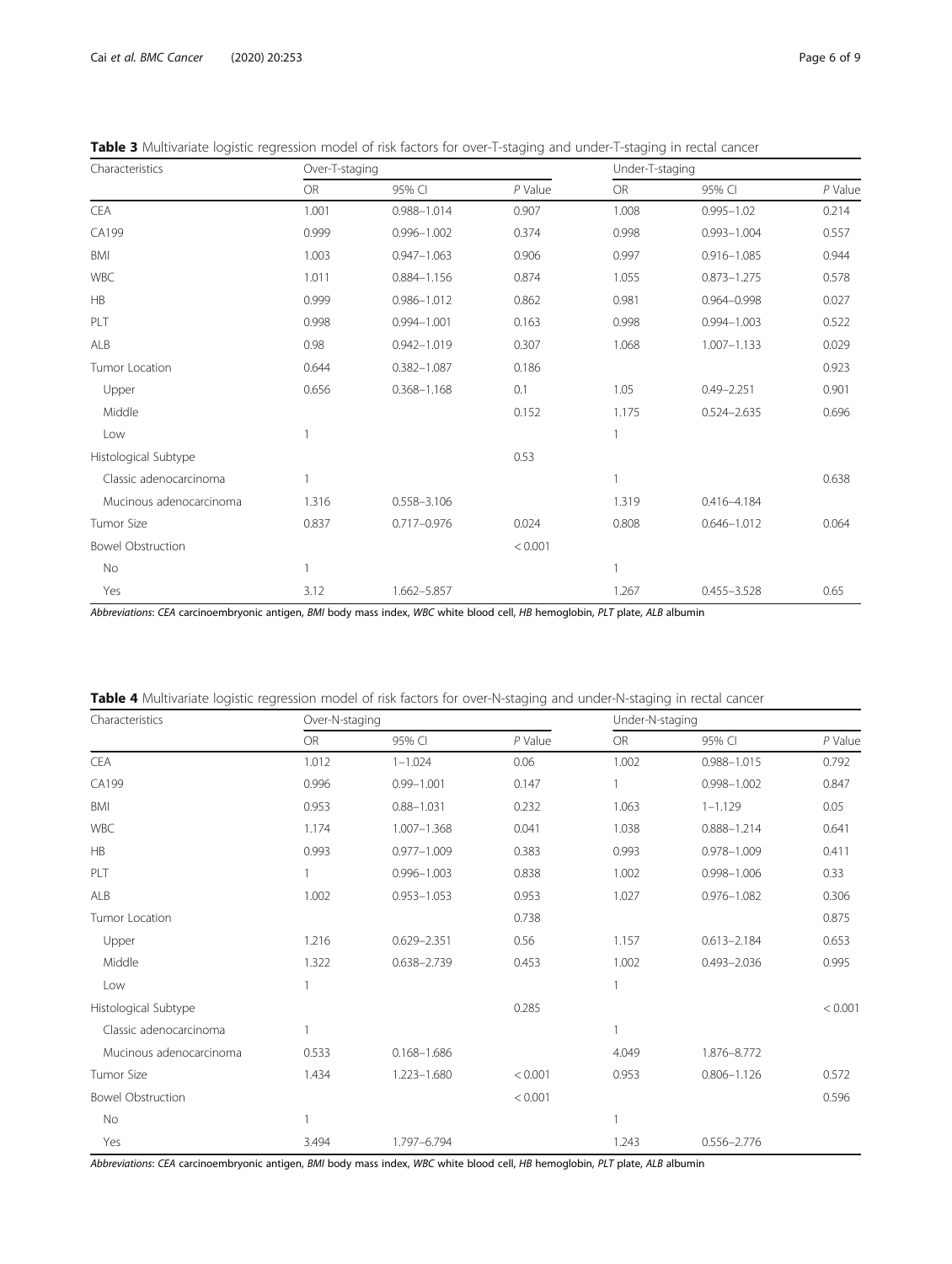<span id="page-6-0"></span>

avoid unnecessary excessive treatment in patients who were over-staged and insufficient treatment in those who were under-staged. Recommended by NCCN clinical practice guideline of rectal cancer [[2,](#page-8-0) [9](#page-8-0)], pelvic MRI is essential assessment for rectal cancer before treatment strategy been made since it can diagnose rectal wall laminar structure and show detail of the relationship of the tumor with the mesorectal fascia and surrounding organs [\[10](#page-8-0)]. However, whether the edema and chronic fibrosis of the bowel wall, which were caused by bowel obstruction, will interfere the accuracy of MRI in distinguishing the laminar structure remain unknown. In this study, we found that patients who presented with bowel obstruction were at higher risk to be over-stage when assessing the T stage by MRI, and N stage was also likely to be over-staged. The edema of the bowel wall and enlargement of the mesorectal lymph node caused by bowel obstruction would confuse the tumor infiltration with intestinal inflammation, which might result in inappropriate treatment strategy. This result will highlight the necessity to reevaluation the T stage and N stage in obstructing cases.

In addition, our result demonstrated that patients with smaller tumor were at higher risk of being over-T-staged and those with larger tumor were at higher risk of being over-N-staged. It was suggested that patients with smaller rectal tumor were associated with favor survival [[11\]](#page-8-0) and they were often have earlier T stage. When assessing the T stage of those patients with small and early T stage tumor, MRI were more likely to over-stage in patients with  $T_1$  or  $T_2$  disease, as the band of fibrous tissue extend beyond the muscularis propria may be difficult to distinguish from tumor  $[12]$  $[12]$ . On the other hand, patients with large tumor were more likely to have bowel obstruction and thus the enlargement lymph node caused by inflammatory would lead to over-N-staging in patients with larger rectal tumor.

Mucinous adenocarcinoma is a common histological variant of rectal cancer which comprises about 18% of rectal cancers [[13\]](#page-8-0). It is characterized by abundant extracellular mucin that constitutes more than 50% of the tumor mass and demonstrated with a different molecu-lar pattern when compared with adenocarcinoma [[14](#page-8-0), [15\]](#page-8-0). Rectal mucinous adenocarcinoma manifested a distinct disease behavior such as poor response to neoadjuvant chemoradiotherapy and unfavorable prognosis, according to a meta-analysis conclusion  $[16]$  $[16]$ . It can often be identified by MRI from the large, signal-intense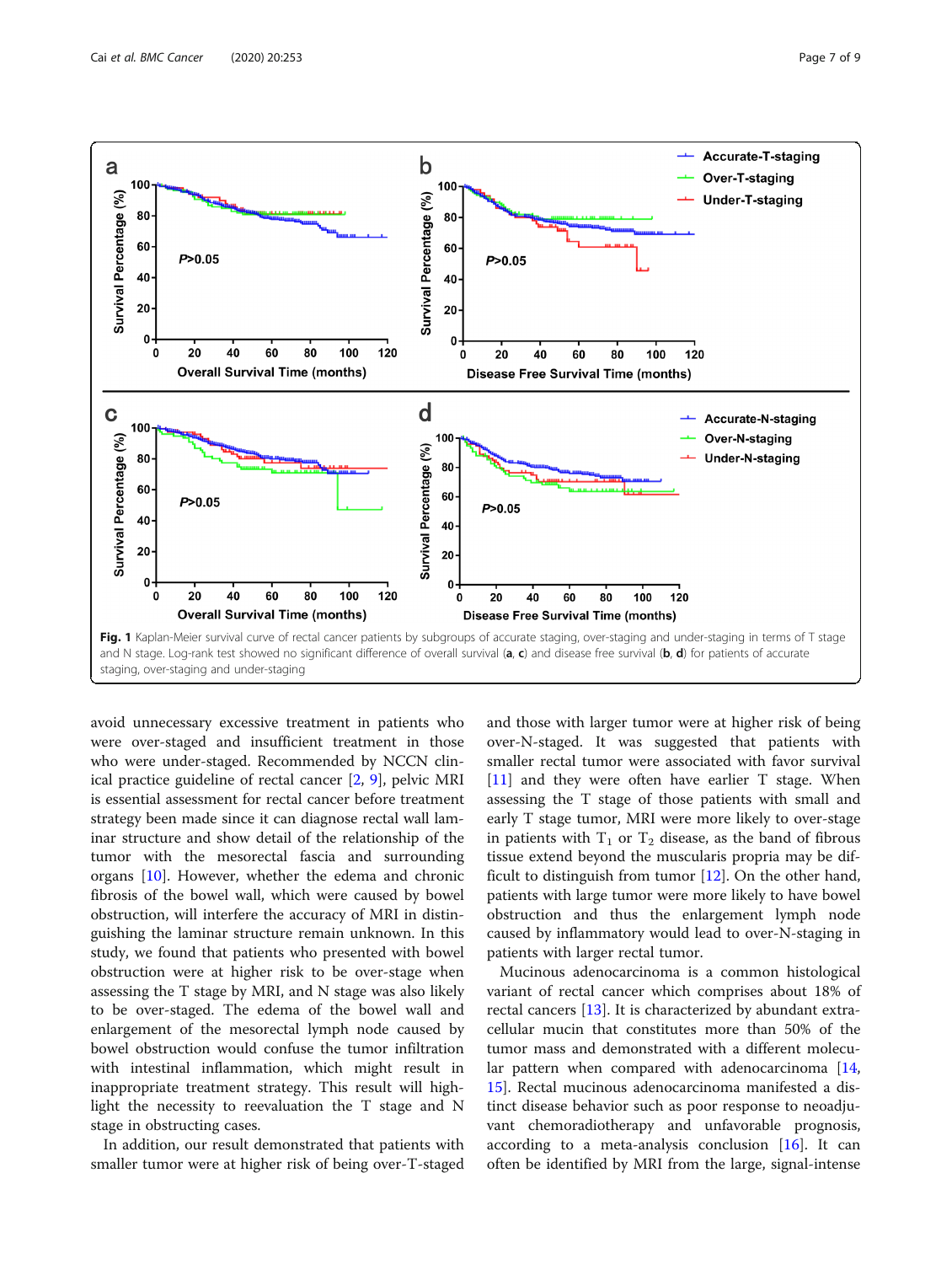mucin pools with high sensitivity and specificity [\[17](#page-8-0)]. However, the influence of mucinous subtype on the accuracy in N stage of rectal cancer by MRI has not been reported. In our study, it was demonstrated that mucinous adenocarcinoma were risk factors for under-Nstaging. The lymphatics can take up fluid mucus with tumor cells into the peritoneal cavity and help with infiltrate into the regional lymph nodes [[18\]](#page-8-0). This aggressive disease behavior will made it difficult to diagnose  $N_{+}$ disease when we evaluate metastatic lymph node by their sizes, which lead to under-N-stage in rectal mucinous adenocarcinomas. Therefore, clinicians should stay vigilant of lymph node status when diagnosing rectal mucinous carcinoma and distinct evaluation criterion should be established for lymph node metastasis assessment in mucinous rectal adenocarcinoma.

We tried to evaluation the impact of over or under staging on patients' prognosis. However, no significant impact of over-stage or under-stage on patients' prognosis was found according to the Kaplan-Meier analysis. Only 119 cases of patients (69.2%) with TNM stage III disease completed adjuvant chemotherapy according to our data (not showed in the result). Besides the compliance to receive adjuvant treatment, characteristics such as pathological stage, tumor size and histological type were varied between patients of under-staged, accuratestaged and over-staged. Therefore, the real influence of inaccurate stage of patients was difficult to examine and would be analyzed in our further work.

There were limitations in this study. First, this is a retrospective single-center study and we included rectal patients who did not receive pre-operative chemotherapy to avoid the pathological down-stage by chemotherapy. Therefore, an inevitable selection bias still exist due to the study design. Neoadjuvant chemoradiotherapy was the standard treatment for local advanced rectal cancer  $(T_{3+}N_0$  or  $T_{\text{anv}}N_+)$  according to most guidelines. However, in order to evaluate the truly pathological stage, we had to exclude those cases who received pre-operative treatment. And the included patients might be characterized with more early stage (27.9% of patients were  $T_{1-2}N_0$ , more bowel obstruction (12.5%) and less treatment compliance to receive chemotherapy. Further investigation by a prospective multi-center cohort is still needed to prove our conclusion. Second, we excluded metastatic rectal cancers in this study because the palliative therapy in most metastatic disease would not be influenced by local T or N stage. The accuracy of MRI staging in metastatic rectal cancers still remains unknown. Likewise, patients who were MRI diagnosed  $T_{1-2}$ rectal cancer but were pathological diagnosed  $T_0$  disease (rectal adenoma) were also excluded due to the study design. The MRI over-staging in rectal adenoma also remain further evaluation. Third, we did not investigate the impact of under-staging and over-staging on the treatment options in rectal cancer patients in this study. The real impact of staging inaccuracy on the patients still need to be further investigated.

## Conclusion

Rectal cancer patients with bowel obstruction were at higher risk of being over-T-staged and over-N-staged. Patients with larger tumor size were at lower risk of being over-T-staged but a higher risk of being over-Nstaged, and patients with mucinous adenocarcinoma were more likely to be under-N-staged. Our results would remind clinicians to be aware of precise preclinical stage in such cases.

#### Abbreviations

ALB: Albumin; BMI: Body mass index; CEA: Carcinoembryonic antigen; dMMR: Mismatch repair-deficient; HB: Hemoglobin; LSD: Least significant difference; MRI: Magnetic resonance imaging; MMR: Mismatch repair; PLT: Plate; pMMR: Mismatch repair-proficient; WBC: White blood cell

#### Acknowledgements

We thanked Dr. Zheng Bin for his help in English language editing.

#### Authors' contributions

ZC, PL and XW contributed to the study conception or design of the work. Material preparation, data collection and analysis were performed by ZC, XX, YC, ZCh, WC, KS, YZ. The first draft of the manuscript was written and revised by ZC and XX. All authors have read and approved the final manuscript.

#### Funding

This study was supported by National Natural Science Foundation (No. 81800484), Natural Science Foundation of Guangdong Province (No. 2018A030310268) and National Key Clinical Discipline in general surgery. The funding bodies had on role in the design of the study and collection, analysis, and interpretation of data and in writing the manuscript.

#### Availability of data and materials

The datasets generated and/or analyzed during the current study are not publicly available due to data privacy according to the license for the current study, but are available from the corresponding author on reasonable request.

#### Ethics approval and consent to participate

This study was approved by the Institutional Review Board of the Sixth Affiliated Hospital of Sun Yat-sen University and patients' consent were not applicable.

#### Consent for publication

not applicable.

#### Competing interests

The authors declare that they have no competing interests.

#### Author details

<sup>1</sup>Department of Colorectal Surgery, the Sixth Affiliated Hospital, Sun Yat-sen University; Guangdong Institute of Gastroenterology, Guangdong Provincial Key Laboratory of Colorectal and Pelvic Floor Diseases, the Sixth Affiliated Hospital, Sun Yat-sen University, 510655, Guangzhou, People's Republic of China. <sup>2</sup> Department of Oncology, the Sixth Affiliated Hospital, Sun Yat-sen University, Guangzhou, People's Republic of China. <sup>3</sup>Department of Radiology, the Sixth Affiliated Hospital, Sun Yat-sen University, Guangzhou, People's Republic of China.